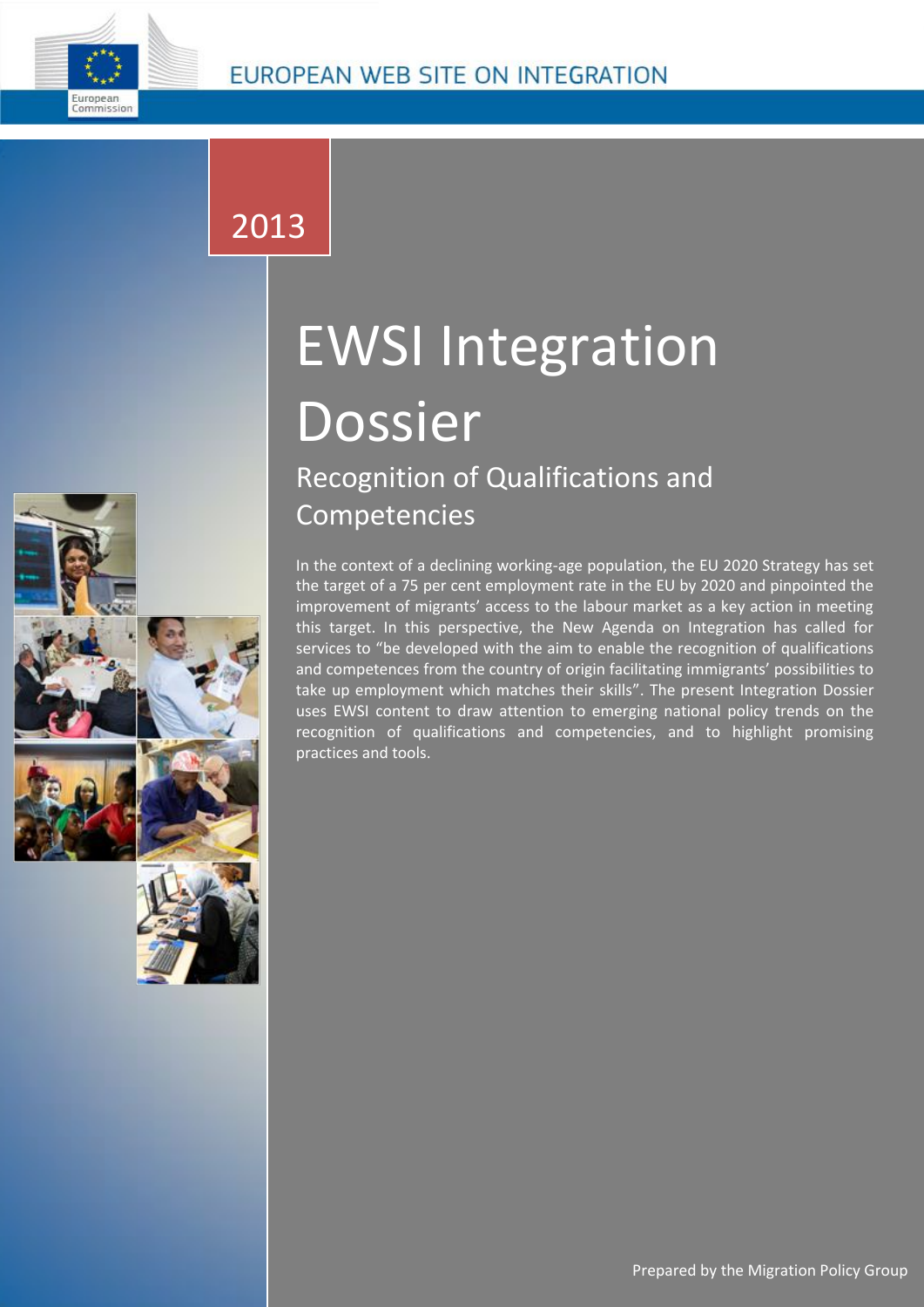

#### **Introduction**

In contrast to EWSI Special Features which link an integration issue highlighted in current news with EWSI content, Integration Dossiers use the inflow of information on the EWSI to identify emerging policy or practice trends.

#### **Focus of the present Dossier**

In the context of a declining working-age population, the EU 2020 Strategy has set the target of a 75 per cent employment rate in the EU by 2020 and pinpointed the improvement of migrants' access to the labour market as a key action in meeting this target. In this perspective, the New Agenda on [Integration](http://ec.europa.eu/ewsi/en/news/newsdetail.cfm?ID_ITEMS=22035) has called for services to "*be developed with the aim to enable the recognition of qualifications and competences from the country of origin facilitating immigrants' possibilities to take up employment which matches their skills*".

The present Integration Dossiers uses EWSI content to draw attention to emerging national policy trends on the recognition of qualifications and competencies, and to highlight promising practices and tools.

Pictures on the cover page taken fro[m http://ec.europa.eu/dgs/home-affairs/e-library/multimedia/photos/index\\_en.htm](http://ec.europa.eu/dgs/home-affairs/e-library/multimedia/photos/index_en.htm)

## **1. Definitions**

**.** 

The 2009 CEDEFOP *[European Guidelines for Validating non-formal and informal Learning](http://www.cedefop.europa.eu/download-manager.aspx?id=5060&lang=en&type=publication)* differentiate 'qualifications' from 'competencies', as well as the process through which they are acquired. This distinction is important, firstly because it reflects different realities which are of equal importance in creating barriers to the participation of migrants in the labour market: the recognition of qualifications acquired in third-country education institutions, and the recognition of competencies acquired through informal and non-formal learning systems; and secondly because solutions to these two realities vary greatly in remit and process.

## **2. Non-EU migrants: an overqualified population in Europe?**

Over-qualification<sup>1</sup> is one of the consequences faced by non-EU migrants when their qualifications and competences earned abroad are not recognised in the host country. It is measured by the proportion of the population with a high educational level and low or medium-skilled jobs.

According to Eurostat's *[Migrants in Europe](http://ec.europa.eu/ewsi/en/resources/detail.cfm?ID_ITEMS=26555)* publication, the over-qualification rate is particularly acute for non-EU migrants: 46%, compared to 19% for nationals.

**1**

<sup>1</sup> As noted in the *Migrants in Europe* publication, over-qualification "*can also result from the lack of networks, limited access to information and discrimination by employers*". A [recent LINET study](http://ec.europa.eu/ewsi/en/resources/detail.cfm?ID_ITEMS=33923) confirms that access to labour market information plays a role in skills mismatch for non-EU migrants.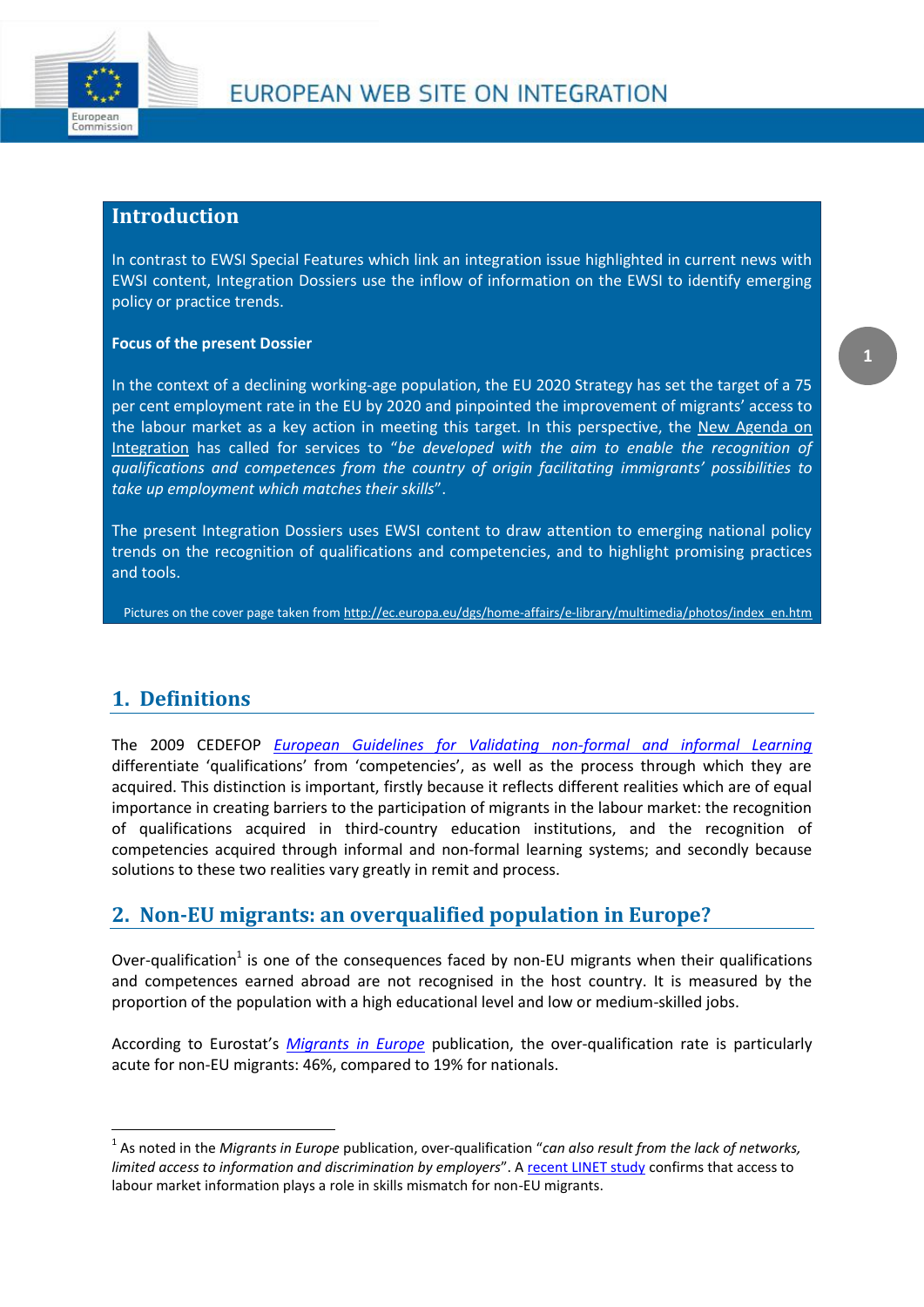

|                          | <b>Nationals</b> | Foreign<br>citizens | Of which                 |                                |                                 |                              |
|--------------------------|------------------|---------------------|--------------------------|--------------------------------|---------------------------------|------------------------------|
|                          |                  |                     | <b>EU-27</b><br>citizens | Third-<br>country<br>nationals | of which from<br>countries with |                              |
|                          |                  |                     |                          |                                | high HDI                        | low and medium<br><b>HDI</b> |
| <b>EU-27</b>             | 19               | 39                  | 31                       | 46                             | 38                              | 53                           |
| Men                      | 19               | 37                  | 29                       | 44                             | 36                              | 49                           |
| Women                    | 20               | 41                  | 33                       | 49                             | 40                              | 58                           |
| <b>Recent migrants</b>   | 36               | 43                  | 37                       | 48                             | 38                              | 54                           |
| Settled migrants         | 25               | 36                  | 25                       | 46                             | 39                              | 52                           |
| Born in the host country | 19               | 25                  | 23                       | 28                             | 29                              | $\mathbf{r}$                 |

Source: Eurostat, LFS 2008

**Figure 1: Over-qualification rate of employed persons aged 25–54 by groups of country of citizenship, gender and duration of residence in the receiving country, EU**‑**27, 2008 (%)**

Over-qualification rates for non-EU migrants are particularly high in Greece, Italy, Portugal, Cyprus,

Spain and Estonia, where the overqualification gaps exceed 25 percentage points. Non-EU women are particularly disadvantaged, with their over-qualification rate being 6pp higher than that of men.

These trends are confirmed by other sources, including the [OECD's recent study on](http://ec.europa.eu/ewsi/en/news/newsdetail.cfm?ID_ITEMS=31813)  [immigrant integration](http://ec.europa.eu/ewsi/en/news/newsdetail.cfm?ID_ITEMS=31813) indicators as well as [CEDFOP's report on skills mismatch among](http://ec.europa.eu/ewsi/en/resources/detail.cfm?ID_ITEMS=22631)  [migrants and ethnic minorities.](http://ec.europa.eu/ewsi/en/resources/detail.cfm?ID_ITEMS=22631) The fact that women are disproportionately more affected by overqualification than men is also evidenced by the European Women Lobby's 2012 [case study report](http://ec.europa.eu/ewsi/en/resources/detail.cfm?ID_ITEMS=32110) and by the IOM's *[Crushed Hopes](http://publications.iom.int/bookstore/free/Crushed_Hopes_3Jan2013.pdf)* report of the same year.







EU statistics on the share of overqualified young immigrants (15-30 years old) are harder to find. However, several documents on the EWSI indicate that young immigrants (including recent graduates) experience higher overqualification rates than their natives counterparts, for instance in [France,](http://citation.allacademic.com/meta/p_mla_apa_research_citation/5/6/7/3/7/p567370_index.html) [Denmark](http://www.akf.dk/udgivelser_en/2012/5201_overuddannelse_etniske_minoriteter/) and th[e UK.](http://www.ccsr.ac.uk/research/Ethnic/documents/2008-05.pdf)

The [EU Skills Panorama,](http://euskillspanorama.ec.europa.eu/) launched as part of th[e Employment Package](http://ec.europa.eu/social/main.jsp?catId=1039&langId=en) in April 2012, does not contain statistics on skills mismatch or over-qualification among non-EU immigrants.

#### *2.1. What do migrants say?*

In 2011-2012, the Immigrant Citizens Survey (ICS) asked immigrants in 15 cities in seven countries whether their current jobs matched their skills, and whether they had applied for



**Figure 3: Foreign-trained immigrants who have applied to get their qualifications recognised (%)**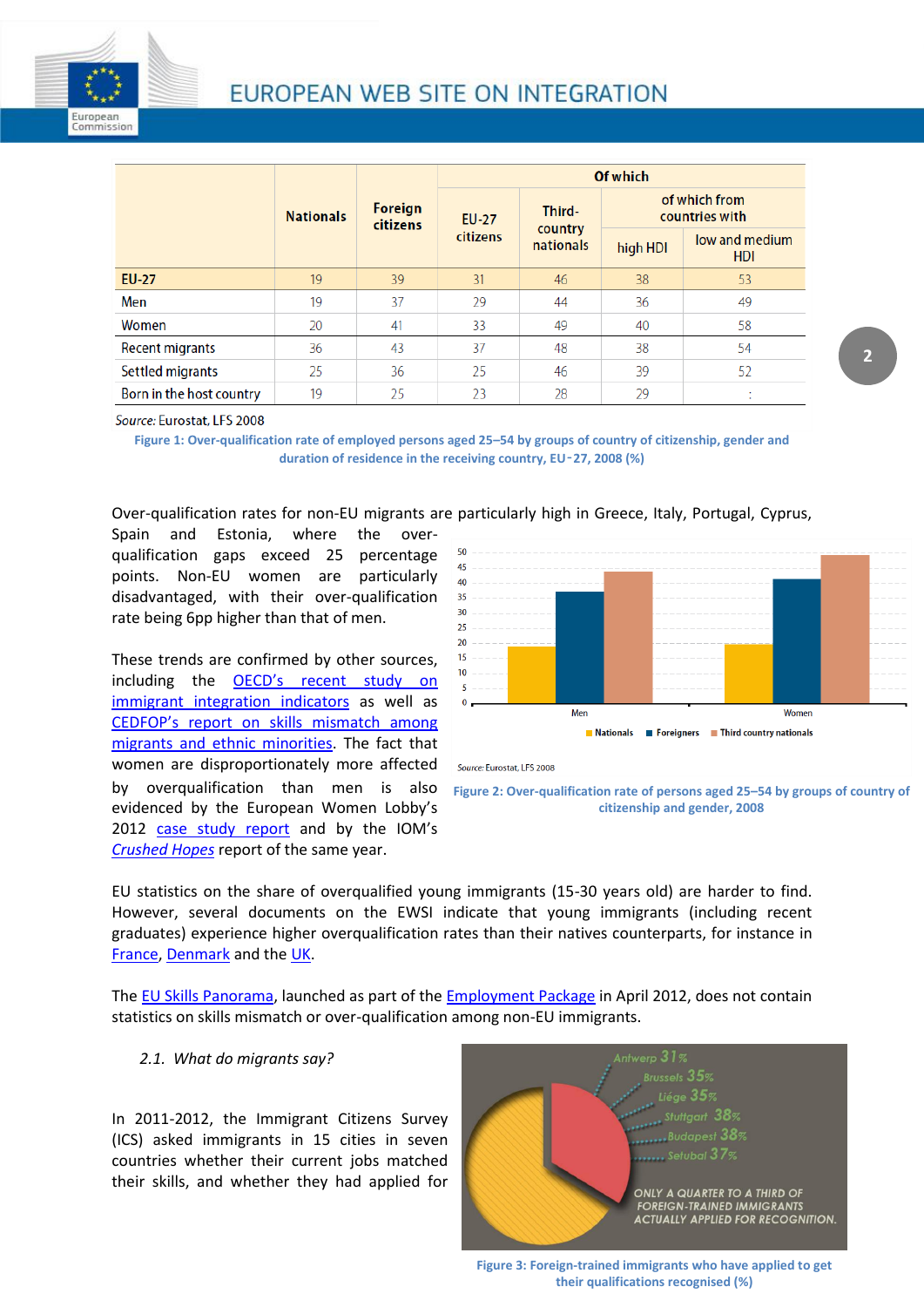

their qualifications to be recognised. The survey found that a quarter to a third of surveyed immigrants who succeeded in finding a job perceive themselves to be overqualified, but that on average, only 27% applied to get their qualifications recognised.



#### A[n additional analysis](http://ec.europa.eu/ewsi/en/resources/detail.cfm?ID_ITEMS=34487) of ICS data reveals that:

 Young migrants are more likely to feel overqualified for their job (see chart above). The feeling of over-qualification decreases with age, except in Germany (see chart above). This feeling is particularly acute in Italy and Portugal, where respectively 77% and 44% of respondents aged between 15 and 24 declared that their job did not require the skills and training they had acquired.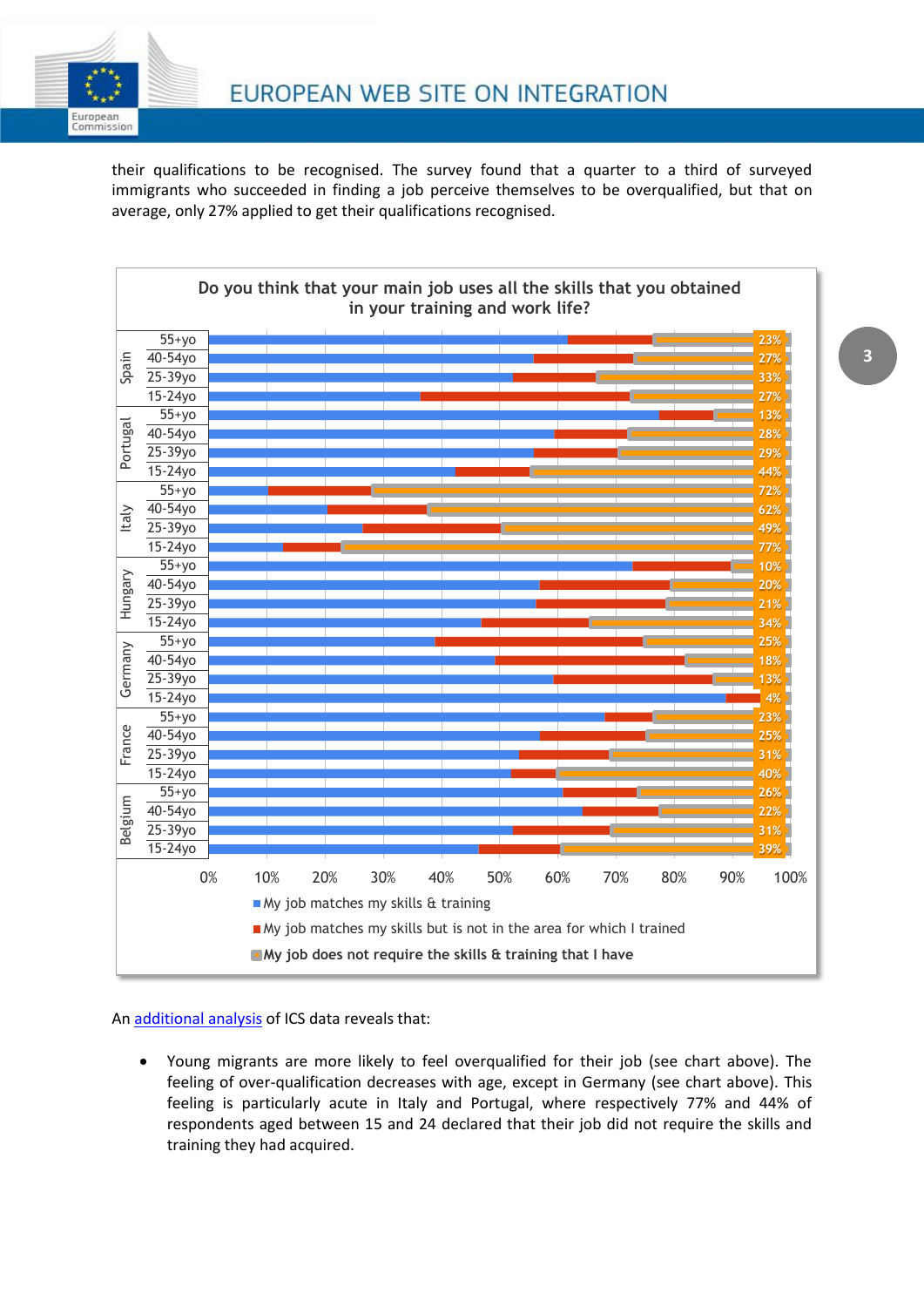

 Education obtained abroad is not easily transferable: when foreign qualifications are formally recognised in the country of residence, immigrants with a higher education from the country of origin are less likely to feel overqualified for their jobs. When the qualifications are not recognised, immigrants with higher education from the country of origin are more likely to feel overqualified.

## **3. What is the current EU framework on the recognition of qualifications and competencies, and how does it affect migrants?**

The recognition of professional qualifications falls under internal market legislation and is framed at EU level by [Directive 2005/36/EC.](http://eur-lex.europa.eu/LexUriServ/LexUriServ.do?uri=CONSLEG:2005L0036:20110324:EN:PDF) Pursuant to other Directives, this legislation applies to thirdcountry nationals who are members of the family of an EU citizen exercising his or her right to free movement within the European Union; who have the status of long-term residents; or who have refugee status in a member state. But it only applies insofar as the qualification has been obtained in an EU member state. The recognition of qualifications obtained in third-countries is covered by national legislations. As a result, many immigrants are excluded from the Directive's remit and depend on national rules for getting their qualifications recognised.

The [2011 proposal](http://ec.europa.eu/internal_market/qualifications/docs/policy_developments/modernising/COM2011_883_en.pdf) modifying the Directive, which is yet to be adopted by the Council, does not include changes regarding the recognition of third-country qualifications. Such a move "*[is not](http://ec.europa.eu/internal_market/qualifications/docs/policy_developments/modernising/resume_impact_assesment_SEC1559_en.pdf)  [supported by Member States and proves](http://ec.europa.eu/internal_market/qualifications/docs/policy_developments/modernising/resume_impact_assesment_SEC1559_en.pdf) to be over ambitious at this moment*".

However, under other Directives such as [2003/109/EC](http://eur-lex.europa.eu/LexUriServ/LexUriServ.do?uri=OJ:L:2004:016:0044:0053:EN:PDF) on long-term residents and [2003/86/EC](http://eur-lex.europa.eu/LexUriServ/LexUriServ.do?uri=OJ:L:2003:251:0012:0018:EN:PDF) on family reunification, equal treatment provisions apply to non-EU migrants. Under these Directives, third-country nationals should be treated equally to EU nationals when it comes to having qualifications recognised, regardless of where these were obtained.

The validation of informal and non-formal skills and competencies falls under EU education and culture policies. There is no EU legislative instrument in this area. A [2012 Recommendation](http://eur-lex.europa.eu/LexUriServ/LexUriServ.do?uri=CELEX:32012H1222%2801%29:EN:NOT) urged Member States to establish national systems for the validation of non-formal and informal learning by 2015. This would allow citizens, including non-EU migrants, to obtain a full or partial qualification on the basis of skills and competences acquired outside formal education.

Despite the fact that the Commission's 2012 [Employment Package](http://ec.europa.eu/social/main.jsp?catId=1039&langId=en) makes key priorities of coping with skills mismatches and ensuring better recognition of qualifications and skills, the phenomenon of over-qualified non-EU migrants is not mentioned.

## **4. What does the information on the EWSI tell us about current trends regarding the recognition of qualifications and competencies?**

*4.1. Political and legislative developments*

#### 4.1.1.European level

Recognising that there is currently no support from Member States for extending the scope of current regulations to qualifications obtained in third-countries, European elected and consultative bodies and civil society organisations are increasingly pressing the Commission to find alternative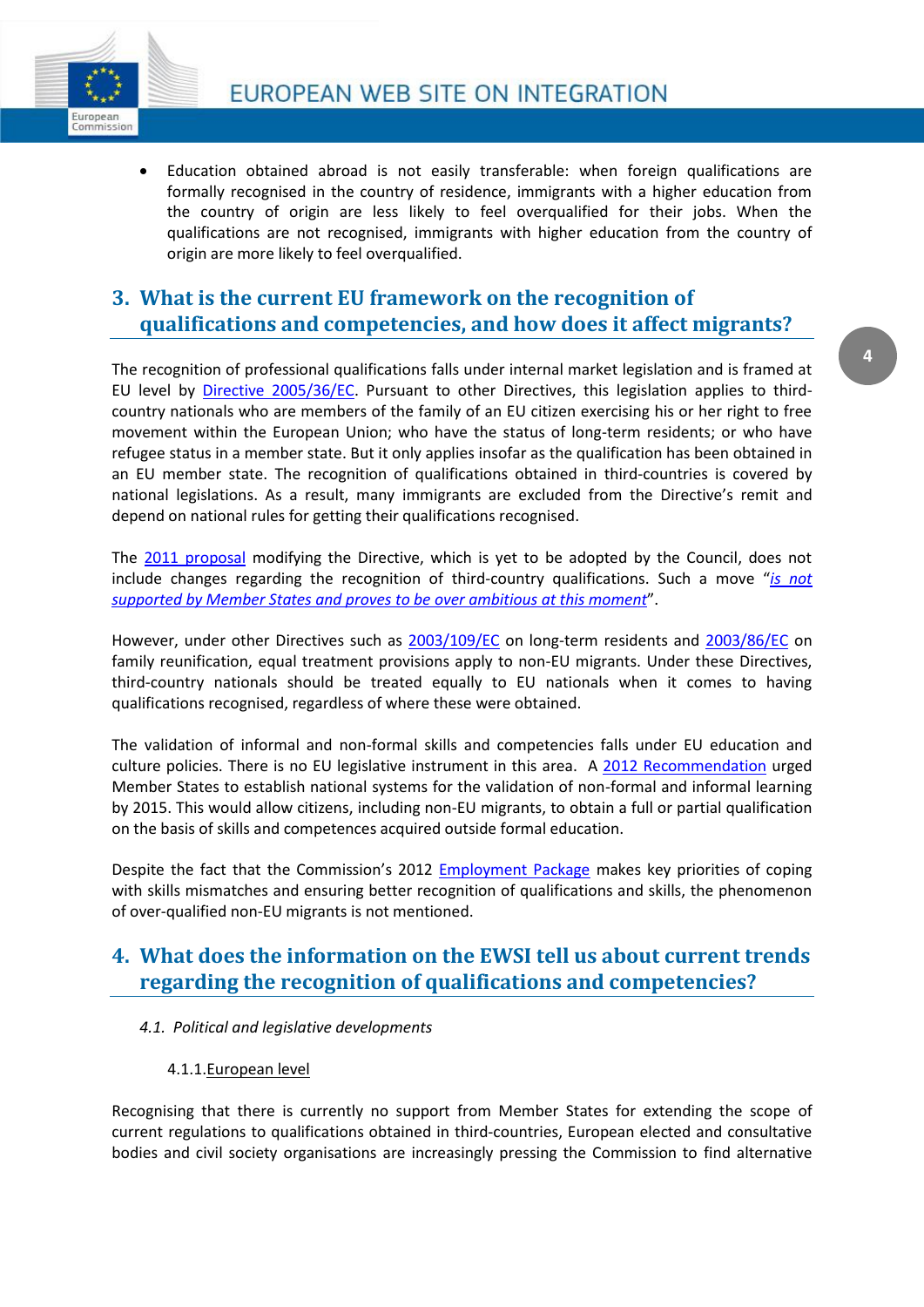

frameworks to Directive 2005/36/EC and the Member States for immediate action – not only on formal degrees and diplomas, but also on informal and non-formal skills.

In its [March 2013 resolution,](http://www.europarl.europa.eu/sides/getDoc.do?type=TA&language=EN&reference=P7-TA-2013-92) building on the February 2013 *[Report on the integration of migrants, its](http://www.europarl.europa.eu/sides/getDoc.do?pubRef=-//EP//NONSGML+REPORT+A7-2013-0040+0+DOC+PDF+V0//EN)  [effects on the labour market and the external dimension of social security coordination](http://www.europarl.europa.eu/sides/getDoc.do?pubRef=-//EP//NONSGML+REPORT+A7-2013-0040+0+DOC+PDF+V0//EN)*, the European Parliament "*calls on the Commission, therefore, to come up with concrete proposals on how a mechanism for the recognition of qualifications and diplomas of third-country nationals could be set up, including effective skills evaluation in case of absence of documents*".

This follows comparable statements made by the European Economic and Social Committee in its March 2012 *Opinion on the [European Agenda for Third-country Nationals](http://eescopinions.eesc.europa.eu/EESCopinionDocument.aspx?identifier=ces/soc/soc427/ces821-2012_ac.doc&language=EN)* where it states that the recognition of qualifications "*must be fully incorporated into the integration agenda*"; and its April 2012 *[Opinion on the Global Approach to Migration and Mobility](http://eescopinions.eesc.europa.eu/EESCopinionDocument.aspx?identifier=ces/rex/rex351/ces1057-2012_ac.doc&language=EN)* where, repeating the call made in other Opinions, "*arrangements for recognising the qualifications of immigrant workers and the validation of diplomas and skills (…) must be included in the Mobility Partnerships*".

In its [2011 Recommendation](https://wcd.coe.int/ViewDoc.jsp?id=1734833&Site=CM), the Council of Europe's Committee of Ministers asked Member States to review the effectiveness of all relevant policy and practice in the field of recognition of qualifications and to introduce measures based on its guidelines.

European civil society organisations have expressed similar calls. In its February 2013 [Statement on](http://ec.europa.eu/ewsi/UDRW/images/items/docl_33613_795794943.pdf)  [the contribution of migrants to economic growth in the EU,](http://ec.europa.eu/ewsi/UDRW/images/items/docl_33613_795794943.pdf) the European Integration Forum recommended that European institutions and Member States "*work towards converging standards across the EU Member States to recognise the qualifications (i.e. degrees, training certificates, etc.) of migrants as well as their "soft" skills, such as intercultural competence, multilingualism, informal work experience etc. to facilitate their access to the labour market. Mutual recognition could be a guiding principle in this process*".

#### 4.1.2.National level

In Germany, the [Assessment and Recognition of Foreign Professional Qualifications Act](http://ec.europa.eu/ewsi/en/resources/detail.cfm?ID_ITEMS=26779) was adopted in 2012. The March 2013 report of the Independent Network of Labour Migration and Integration Experts (LINET) on *[Recognition of Qualifications and Competencies of Migrants](http://ec.europa.eu/ewsi/en/resources/detail.cfm?ID_ITEMS=33922)* considers this law as promising *"since it allows for taking into account operational experience acquired abroad in cases*  where foreign credentials are not sufficient for full recognition". While considered as a "crucial jump in integration<sup>"2</sup> by experts, it has **[recently been criticised](http://ec.europa.eu/ewsi/en/news/newsdetail.cfm?ID_ITEMS=34323)** for improving the recognition of qualifications only for certain professions, and for therefore failing to harmonise procedures throughout the country.

In the first half of 2012 in Austria, the government agreed to launch contact points and other measures for the assessment and recognition of foreign qualifications, including better coordination between competent administrations and consultation of social partners and experts. The contact points started work at the beginning of this year, but legislative changes are not explicitly planned<sup>3</sup>.

 2 "eine entscheidende Starthilfe für die Integration" (own translation), see sourced article in [http://ec.europa.eu/ewsi/en/news/newsdetail.cfm?ID\\_ITEMS=34323](http://ec.europa.eu/ewsi/en/news/newsdetail.cfm?ID_ITEMS=34323)

<sup>&</sup>lt;sup>3</sup> Information provided by the [EWSI Country Coordinator for Austria.](http://ec.europa.eu/ewsi/en/mang_part.cfm) See Norbert Bichl: Österreich -Anerkennung von aus dem Ausland mitgebrachten Qualifikationen. Wien 2011 ; Beratungszentrum für Migranten und Migrantinnen: Leitfaden zu Gleichhaltung, Nostrifikation, Nostrifizierung und Beruflicher Anerkennung. Wien 2013 ; Bundesministerium für Arbeit, Soziales und Konsumentenschutz: Konzeptentwurf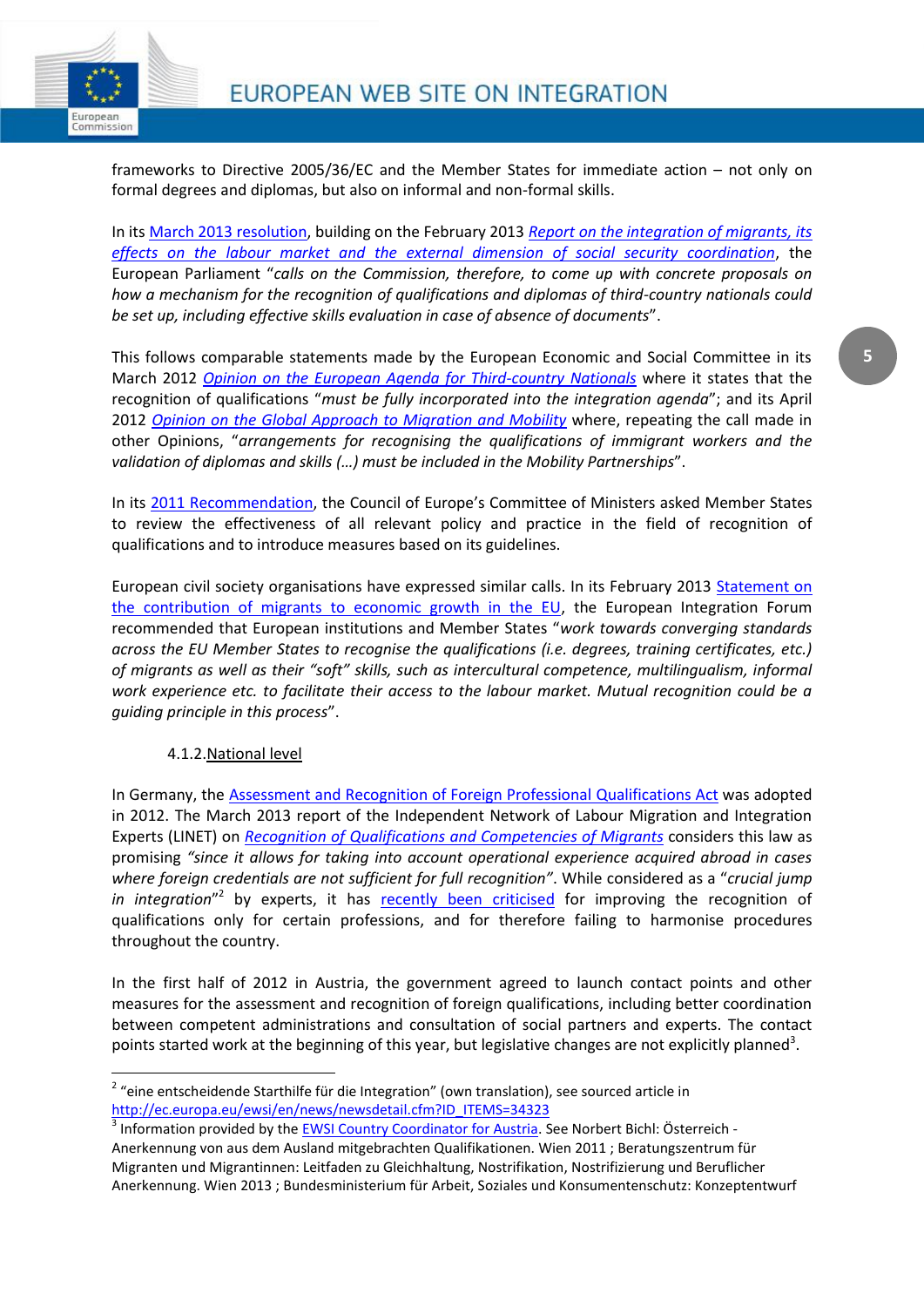

In Slovenia, the government proposed to [amend the Law on Foreigners](http://ec.europa.eu/ewsi/en/news/newsdetail.cfm?ID_ITEMS=35112) in May 2013 to ease the recognition of qualifications process for highly-skilled workers.

In neighbouring Slovakia, Act 341/2013 came into force in March 2013, simplifying procedures for the recognition of qualifications by defining equivalencies between levels of education in Slovakia and in other EU Member States and third countries.

No significant developments have taken place recently in this field in other Member States.

#### *4.2. Challenges and innovative solutions*

The March 2013 report of the Independent Network of Labour Migration and Integration Experts (LINET) on *[Recognition of Qualifications and Competencies of Migrants](http://ec.europa.eu/ewsi/en/resources/detail.cfm?ID_ITEMS=33922)* and the [final report of the](http://ec.europa.eu/ewsi/en/resources/detail.cfm?ID_ITEMS=34392)  [European Integration Fund project REALISE,](http://ec.europa.eu/ewsi/en/resources/detail.cfm?ID_ITEMS=34392) published the same month, identify the following challenges in the recognition of qualifications and competencies acquired in third-countries.

The EWSI good practice section includes a number of examples that provide innovative solutions in meeting these challenges.

#### 4.2.1.Fragmented responsibilities

The process of getting qualifications and competencies assessed and recognised is rendered complex by the fragmentation of the responsibility for recognising qualifications and competencies, across levels of governance and types of qualifications, but also sometimes between different actors operating at the same level of governance.

Such fragmentation is acute in federal states, such as Germany where the recognition of qualifications for general practitioners falls under national law, but is regulated at Länder level for medical specialists; and Belgium, where the recognition of qualifications is made at community level – meaning that different systems apply in the Flemish, French and German communities.

The LINET report states that this complexity "*can hardly be reduced*"; and that, at the same time, "*it would also not be possible nor suitable to establish a single recognition path applying to all types of credentials and competences*". The scope for progress therefore resides in a better coordination between competent bodies and in the harmonisation of procedures.

In the meantime, civil society organisations providing services to immigrants counter this administrative complexity by acting as an intermediary body or as single point of contact for all professions.

#### **G O O D P R A C T I C E S**

**.** 

**[Information and advice on the process of recognition and validation of academic degree](http://ec.europa.eu/ewsi/en/practice/details.cfm?ID_ITEMS=22267)  [qualifications from foreign universities](http://ec.europa.eu/ewsi/en/practice/details.cfm?ID_ITEMS=22267) (Spain)**

In Madrid, the Association for the Integration of Immigrant Professionals (INPROIN) works with

für Anlaufstellen und weitere Maßnahmen zur Anerkennung und Bewertung von im Ausland erworbenen Qualifikationen. Wien 2012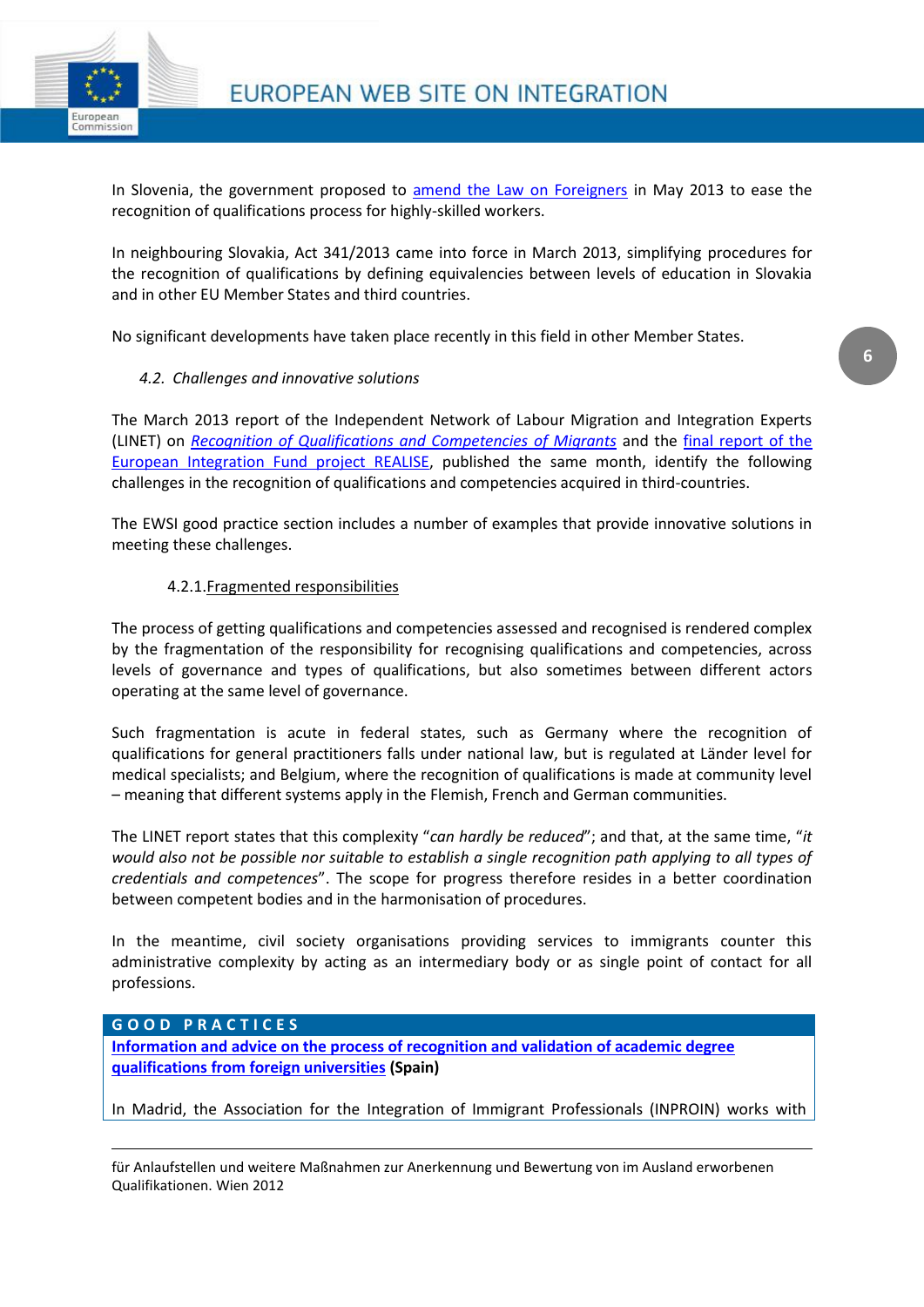

immigrants who hold qualifications from third-countries in order to make the recognition process as smooth as possible. To this end, they organise multiple activities such as:

- Information workshops on the degree validation process (group activities), for individuals and staff working in immigration services. Workshops take place in different centres in the Madrid Region: Participation and Integration Centres for Immigrants (CEPIs), town halls, information offices, associations, etc.
- Personal interviews at our offices in Madrid. During such interviews, we analyse individual needs and give advice on: the validation of diplomas and degrees, the professional labour market in Spain, freelancing and business start-ups and the Spanish educational system. The interviews last about one-and-a-half hours and are followed up with successive sessions as necessary.
- Answering questions via email or telephone for people living outside Madrid.
- Organising conferences aimed at analysing and enhancing the visibility of qualified immigration.
- Maintaining contact with competent Spanish bodies to make them aware of difficulties immigrants find in validation processes

A [similar project](http://ec.europa.eu/ewsi/en/practice/details.cfm?ID_ITEMS=11059) exists in Barcelona, coordinated by the Atlàntida Association for Intercultural Professionals.

In the Basque Country, an [analogous project](http://ec.europa.eu/ewsi/en/practice/details.cfm?ID_ITEMS=22664) targets immigrant women – who, as we have seen, are likely to suffer more from over-qualification than men. This project also runs a campaign designed to raise local public awareness about the reality of the studies and training of immigrant women and the gap that exists with the work they do in the destination country.

**Recognition of [Qualifications of Migrant Doctors](http://ec.europa.eu/ewsi/en/practice/details.cfm?ID_ITEMS=8550) (Portugal)**

The main goal of the project, coordinated by the Jesuit Refugee Service, was to create the necessary conditions that would enable migrant doctors to work according to their qualification in Portugal (thus contributing towards their integration in Portuguese society, through the recognition of their skills and qualifications), and also to address the shortage of qualified Portuguese professionals.



**INPROIN** ASOCIACION POR LA INTEGRACION DE PROFESIONALES INMIGRANTI

Throughout the implementation of the project, several activities were addressed, namely:

- Candidate selection;
- Gathering of all the required documents;
- Delivery of the documentation to the University of Medicine;
- Training period;
- Registration in the Portuguese Medical Council;
- Professional integration;
- Re-integration of those who did not pass the final exam;

The methodology used in the implementation of the project is based on individual guidance in each case. The background of each of the beneficiary doctors is known, and they are made aware of the path they have to take in order to achieve their academic and professional integration.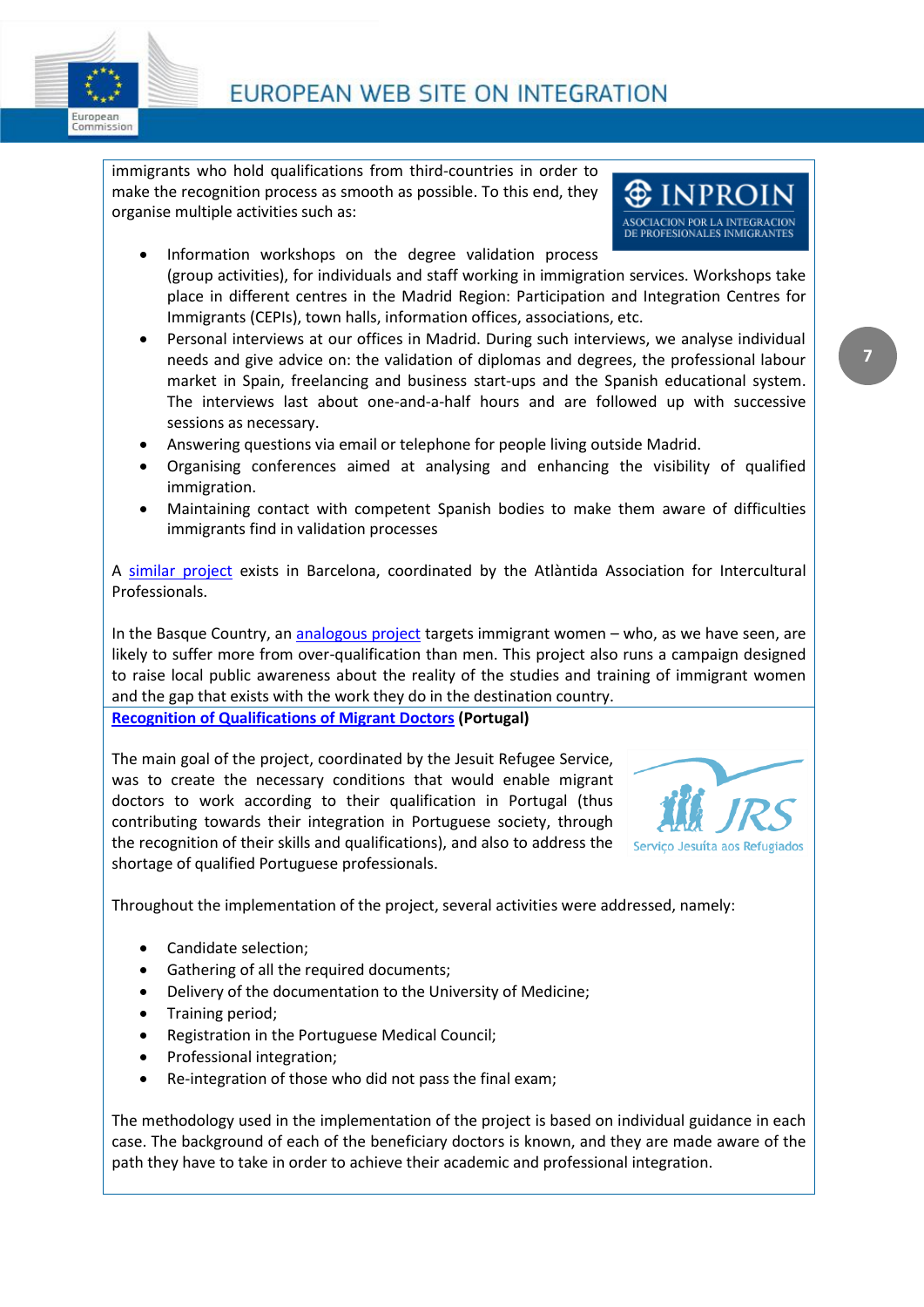

Financial support includes reimbursement of the costs associated with the translation of the diploma, the certificate of qualifications and the analytic program, as well as payment of the fees due for legalization of these translations.

In the first project period, 89% of the 120 migrant doctors who participated in the project managed to achieve their professional integration in the Portuguese medical system.

#### 4.2.2.The information deficit of recognition practices among both migrants and employers

One of the reasons put forward to explain the fact that few migrants apply to have qualifications obtained in third-countries recognised in the country of residence is the lack of information about the recognition procedure.

This lack of awareness is also observed on the employers' side. The LINET study reports that "*many companies (…), including some of the countries' largest ones, are reported to ignore the work performed by the Agency for the assessment of foreign qualifications*".

Possible solutions to this information deficit on both sides are to streamline awareness of the recognition qualifications in the pre-departure and/or arrival information packages and measures for migrants; to centralise information about general equivalence between third-country and national qualifications and to mainstream it in the databases of public employment services so that the information is readily accessible to employers.

The provision of such information in 'one-stop-shops' and similar migrant information centres is a trend that can be observed in EWSI good practices.

#### **G O O D P R A C T I C E S**

**IQ Netzwerk – ["Integration durch Qu](http://ec.europa.eu/ewsi/en/practice/details.cfm?ID_ITEMS=7720)alifizierung"** (Germany)

IQ is an information and counselling network which improves working opportunities for immigrants in Germany. The network consists of six focal centres acting nationwide and thematic study-groups. IQ develops, tests and transfers instruments and



strategies in the following fields of action: consulting, German at the workplace, business start-up, cultural mainstreaming, skill auditing and vocational qualification. Since 2011, it operates the Internet porta[l www.netzwerk-iq.de](http://www.netzwerk-iq.de/netzwerk-iq_start.html) to provide online counselling services.

Its work on the recognition of qualifications aims at:

- Improving the access of people with a migration background to existing offers of professional qualifications through, for example, advisory and training opportunities;
- Supporting the development of the implementation of employee training related to the [Assessment and Recognition of Foreign Professional Qualifications Act](http://ec.europa.eu/ewsi/en/resources/detail.cfm?ID_ITEMS=26779) and piloting this nation-wide.
- Systematically collecting regional training needs, comparing them with existing services and helping to eliminate gaps in provision.
- Developing and disseminating quality criteria, concepts and training.

**'One-stop-shops'**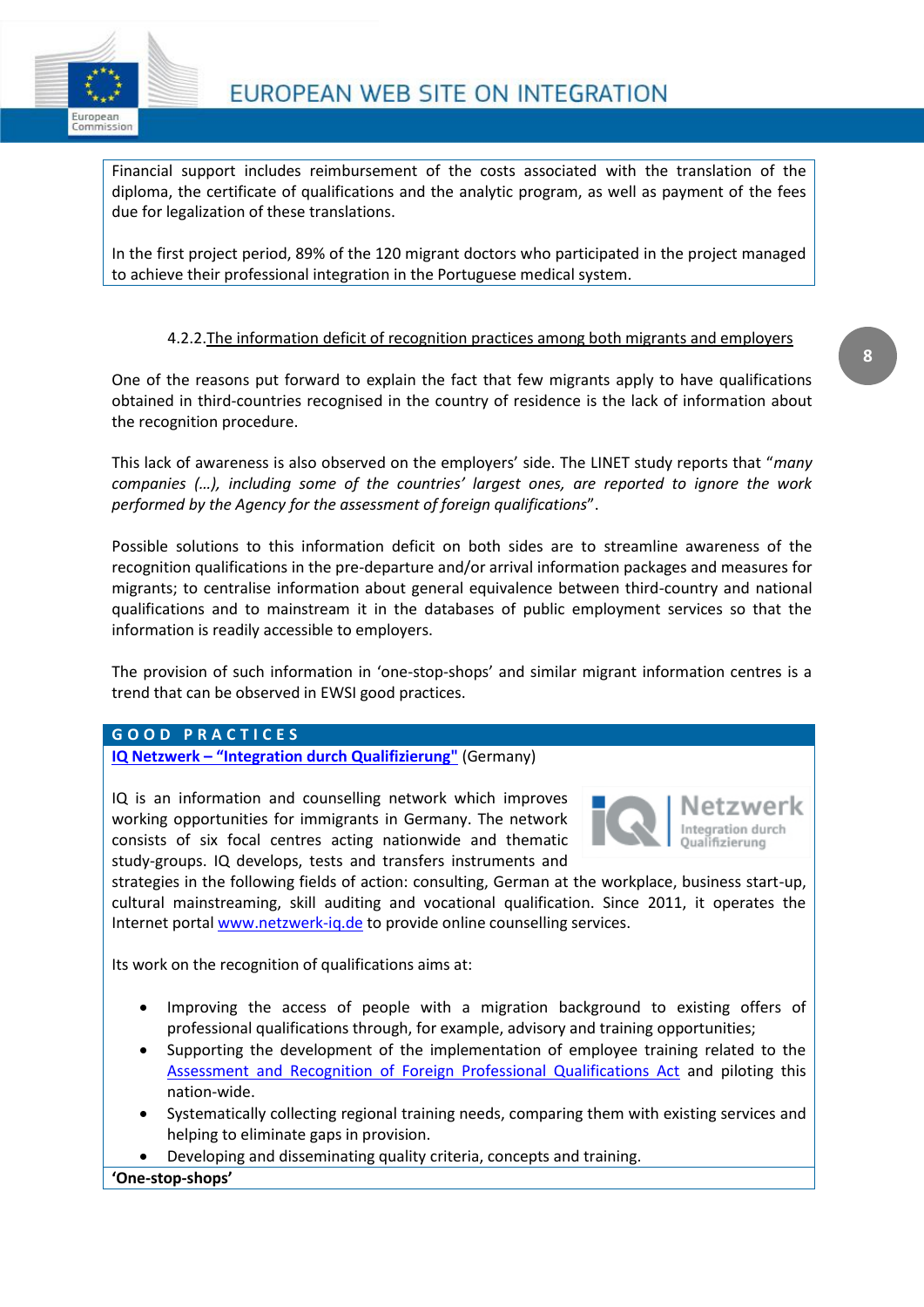

The [National Immigrant Support centres](http://ec.europa.eu/ewsi/en/practice/details.cfm?ID_ITEMS=26423) run by ACIDI in Portugal and the "[Facilitating](http://ec.europa.eu/ewsi/en/practice/details.cfm?ID_ITEMS=33195)  [the integration of TCNs into Romanian society](http://ec.europa.eu/ewsi/en/practice/details.cfm?ID_ITEMS=33195)" project run by ADO SAH ROM in Romania provide 'one-stop-shop' services to immigrants in which advice and support





on the recognition of qualifications is provided alongside other services such as help with residence permits, naturalisation, language and labour orientation. This helps in providing information on the recognition of qualifications as soon as possible after arrival.

#### **Information portals**

The information portals [www.berufsanerkennung.at](http://www.berufsanerkennung.at/) (Austria) and [www.anerkennung-in-deutschland.de](http://www.anerkennung-in-deutschland.de/) (Germany) provide a single access point to immigrants for information on the different actors involved in the recognition of qualifications process, and on the different procedures. Both portals are accessible in English, so as to overcome language barriers.

Berufsanerkennung.at in Osterreich



#### **Pre-departure measures**

The LINET report mentions that the 2012 [Assessment and Recognition of Foreign Professional](http://ec.europa.eu/ewsi/en/resources/detail.cfm?ID_ITEMS=26779)  [Qualifications Act](http://ec.europa.eu/ewsi/en/resources/detail.cfm?ID_ITEMS=26779) in Germany "*has introduced the possibility for prospective labour migrants to have their foreign qualifications assessed prior to arrival in the country. This measure is in line with the European Agenda for Integration of Third Country Nationals (2011) which calls for pre-departure support to migrants in origin countries, identifying the improvement of methods for recognition of the migrants' qualifications and skills as a key element*".

One improvement at European level could be to include information on the [EU Immigration Portal](http://ec.europa.eu/immigration/tabHome.do;jsessionid=L2Q8RMnGjhyf3ypPjsDjp6lJz3rQNGCCwLcy4zpljv0mj76rMGVf!-180448354!1368174182828) about the recognition of qualifications and skills schemes that exist prior to departure for each EU country.

#### 4.2.3.The low awareness of migrants' non-formal and informal competencies

As the LINET report underlines, "*where recognition procedures fail to account for formal qualifications, validating non-formal and informal learning can play a key role in the labour market integration of migrants. Successful validation procedures hold the potential of demonstrating the abilities and achievements of migrants both to the migrants themselves and to key stakeholders, including employers. This is a particularly relevant tool for encouraging and facilitating the labour market inclusion of non-economic immigrants, such as family and humanitarian migrants, as well as students*".

Despite the transposition of the **[European Qualifications Framework](http://ec.europa.eu/eqf/home_en.htm)** for lifelong learning into national frameworks and the [2012 Recommendation](http://eur-lex.europa.eu/LexUriServ/LexUriServ.do?uri=CELEX:32012H1222%2801%29:EN:NOT) which urges Member States to establish national systems for the validation of non-formal and informal learning by 2015, the latest update of the **European Inventory of 2010** on the validation of non-formal and informal learning has so far identified only four EU Member States as having a highly developed validation system (Finland, France, Netherlands and Portugal).

This leaves civil society organisations quite a lot of room for manoeuvre to develop alternative systems for assessing the non-formal and informal competencies of migrants.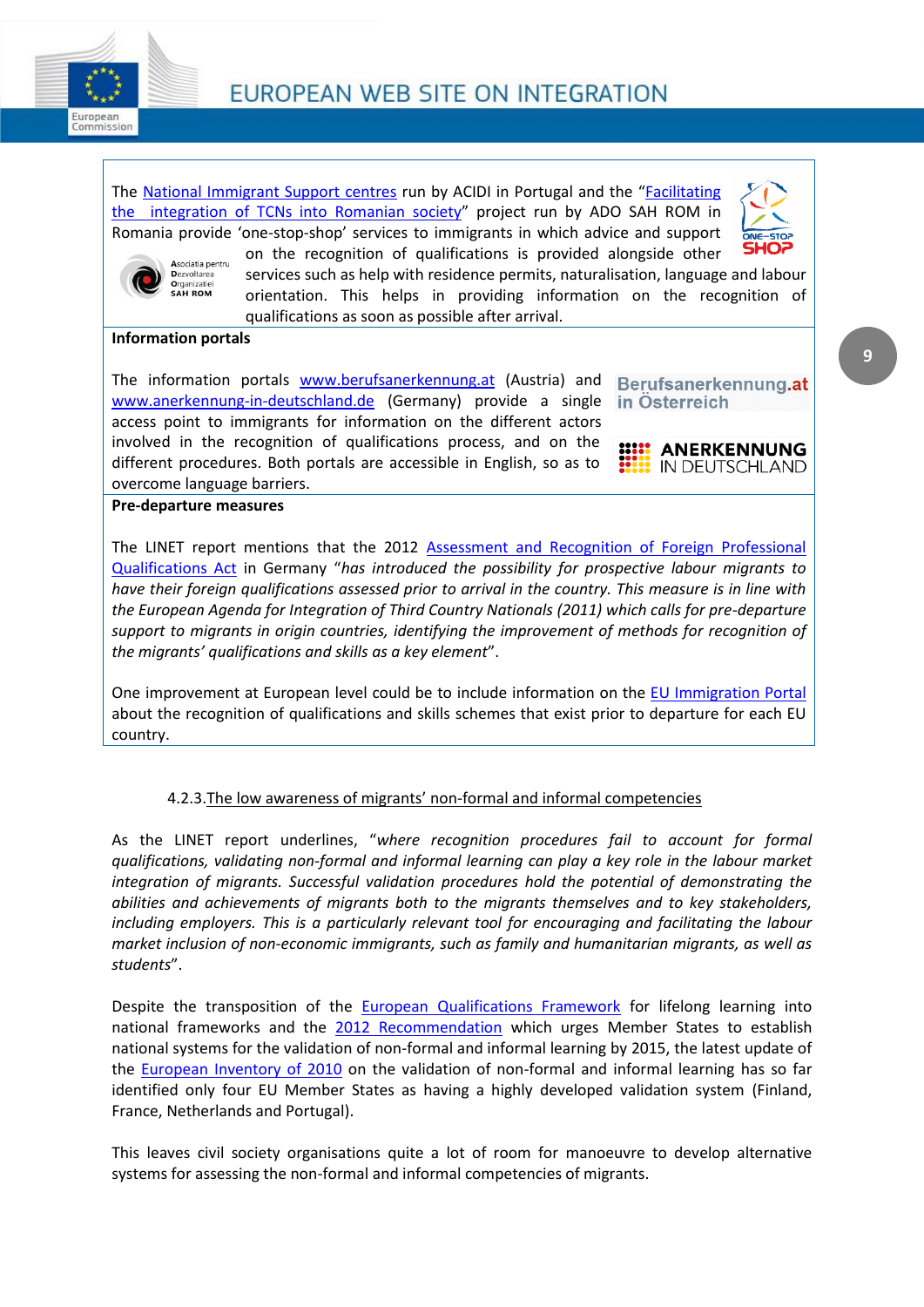

#### **G O O D P R A C T I C E S**

#### **[ISOK, Competence Development in Eastern Finland](http://ec.europa.eu/ewsi/en/practice/details.cfm?ID_ITEMS=32965)**

ISOK is an Eastern Finnish co-operation project, which is coordinated by the Savo Consortium for Education in the North Savo region and funded by the European Social Fund.



The target group of the project is primarily immigrants in Eastern Finland as well as the staff of training organisations. The main purpose is to promote and develop efficient validation of nonformal and informal learning tools and procedures among immigrants and give training to trainers and guidance counsellors, who are involved in the validation process.

The validation procedure for the immigrants involves intense individual guidance, compiling their portfolio, interviews and monitoring. Under guidance, the candidate is interviewed by a professional teacher to verify the level of skills and competences. The candidate in most cases receives an on-the-job training position in the field of his/her experience and that highlights his/her competences. The counsellor, professional teacher and the work place tutor assess the candidate according to a learning outcome based criteria in the given field. The candidate is given a certificate where his competences are described in terms of learning outcomes.

The pilot training programme was carried out in four different organisations, with more than seventy participants. One pilot training was held at the Ministry of Foreign Affairs which in turn contributed to the on-going development of a new national integration programme for immigrants. **[Centre for validation of occupational skills](http://ec.europa.eu/ewsi/en/practice/details.cfm?ID_ITEMS=1101) (Sweden)**

The City of Malmö has a Centre of Validation where diploma verification takes place and where clients work on their 'qualification portfolio', as part of the introduction program for new immigrants to Sweden.

The support process includes four steps: firstly the client fills in an exploratory survey, which is interpreted by a guidance councillor. The second step is a one or two hour intensive identification of occupational skills by a vocational teacher (this ends with a report). Thirdly a three to five day occupational assessment follows, in which the basic occupational demands are discussed and practised (this ends with a certificate). And fourthly, an assessment of 4-8 weeks follows possibly by taking a course in 'upper secondary school', which ends with an upper secondary school certificate. Whilst working on their portfolio, questions for clients include: What have I done? How did I carry out my work tasks? What responsibilities did I have? What skills were required? The portfolio can be handed over to employers.

78% of the evaluation survey respondents said that the scheme prepared them well for their future life in Sweden. The employment officers were also positive about the Qualification Portfolio: 30% found that the scheme made it easier to match job seekers against work.

#### **[Kompetenzenbilanz](http://ec.europa.eu/ewsi/en/practice/details.cfm?ID_ITEMS=17866) (Austria)**

Angebot für beschäftige Personen mit Migrationshintergrund, Personen mit maximal Pflichtschulabschluss und für WiedereinsteigerInnen. Angesiedelt ist die Kompetenzenbilanz unter dem Dach des waff Beratungszentrums für Beruf und Weiterbildung. Die TeilnehmerInnen an der Kompetenzenbilanz

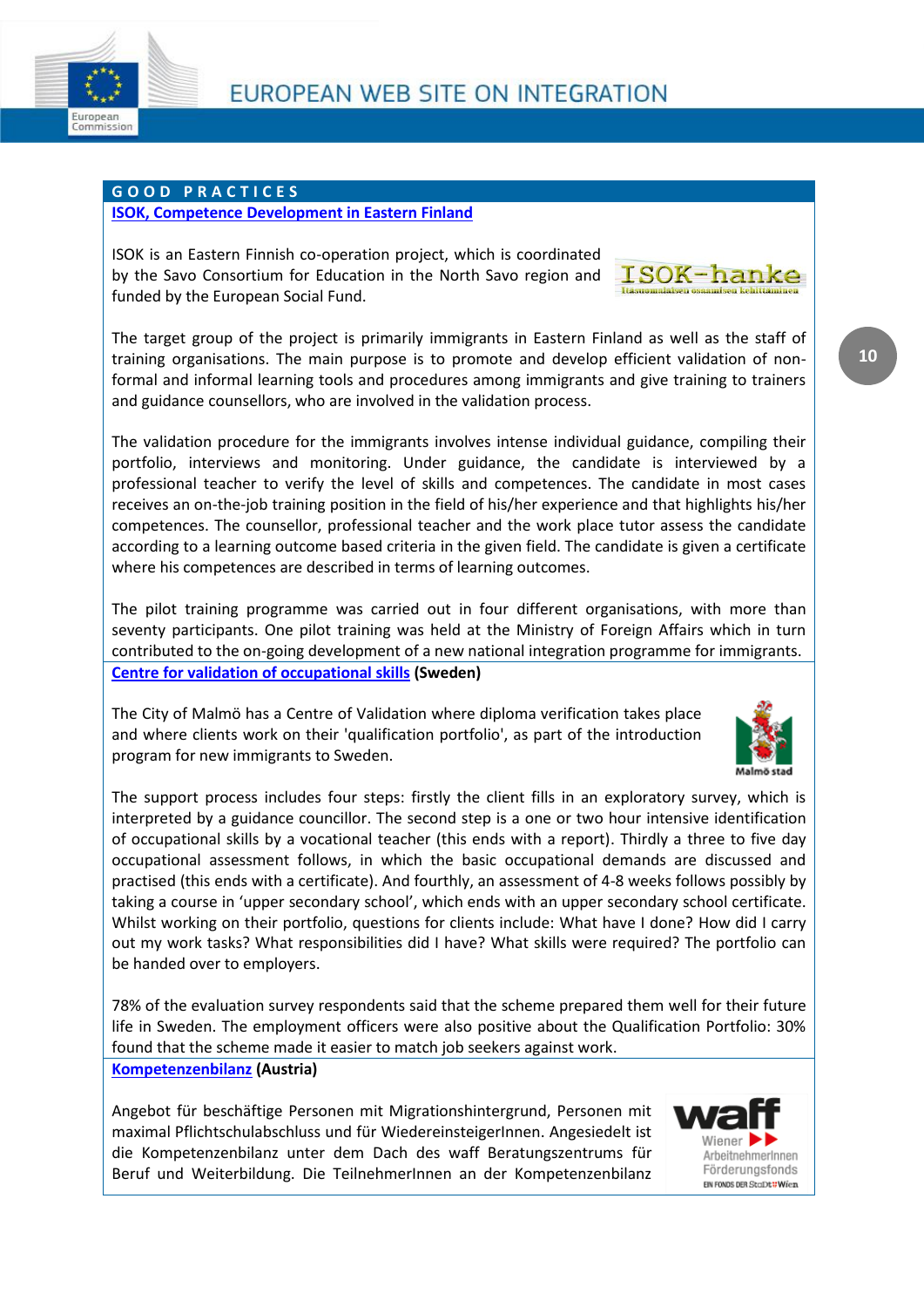

sollen ihre Fähigkeiten erkennen, benennen und für ihre berufliche Zukunft nutzbar machen können. Die TeilnehmerInnen beschäftigen sich neben ihren Kompetenzen auch mit ihren Wertvorstellungen und ihren Zukunftszielen.

Die Kompetenzenbilanz versteht sich als Instrument non-formal und informell erworbene Kompetenzen der TeilnehmerInnen sichtbar zu machen und so gezielter damit umzugehen. Planungs-, Entscheidungs- und Handlungsfähigkeit der TeilnehmerInnen sollen hinsichtlich der beruflichen Zukunft erhöht werden. Die Kompetenzenbilanz wird als Unterstützungstool eingesetzt, um anstehende berufliche Veränderungen zu meistern und dient als Grundlage für eine gezielte Laufbahnplanung.

Im Einführungsgespräch werden der Kundin/dem Kunden die Vorgehensweise und die Zielsetzung vorgestellt. Entscheidet sich die Kundin/der Kunde für eine Teilnahme werden drei weitere zweistündige Coachingtermine vereinbart. In den Coachings geht es um die Erstellung eines Lebensprofils, das Herausfiltern der Tätigkeiten und der daraus resultierenden Kompetenzen der Kundin/des Kunden, um die Werte und um die Erarbeitung nächster Schritte zur Erreichung der Ziele der Kundin/des Kunden. Zwischen den Terminen bearbeitet die Kundin/der Kunde bestimmte Themenblätter mit denen im darauffolgenden Coaching weitergearbeitet wird.

Sowohl vor als auch nach der Kompetenzenbilanz kann die Laufbahnberatung des waff Beratungszentrum für Beruf und Weiterbildung in Anspruch genommen werden, wo auch finanzielle Fördermöglichkeiten abgeklärt werden können.

Die 2009 durchgeführte Evaluierung hat gezeigt, dass die Erwartungen der TeilnehmerInnen nach Selbstreflexion und beruflicher Orientierung durch die Kompetenzenbilanz in hohem Maße erfüllt werden.

Die Gesamtzufriedenheit unter den TeilnehmerInnen ist sehr hoch. Die Kompetenzenbilanz fördert auch berufliche Veränderung: ein Drittel hat durch die Kompetenzenbilanz eine passende berufliche Tätigkeit gefunden, 42 % haben eine Verbesserung der beruflichen Situation erzielt. **[Valorisation des compétences acquises à l'étranger](http://ec.europa.eu/ewsi/en/practice/details.cfm?ID_ITEMS=16186) (France)**

En France, les diplômes étrangers ou l'expérience professionnelle acquise dans les pays d'origine ne sont pas reconnus sur le marché du travail. Les étrangers diplômés ou ayant une expérience professionnelle depuis plusieurs années dans leur pays d'origine (infirmier, instituteur, ingénieur…) occupent souvent des postes sous qualifiés par rapport à leurs compétences initiales quand ils arrivent



en France. L'action « Valorisation des compétences acquises à l'étranger » vise à valoriser ces compétences professionnelles et à faire accéder les étrangers confrontés à cette difficulté à un emploi ou à une formation proche de leurs compétences.

Une étude, menée sur Strasbourg en 2000, a fait apparaître les difficultés que les étrangers, notamment qualifiés et diplômés, rencontraient pour accéder à un emploi correspondant à leurs compétences. Deux raisons principales avaient été mises en avant : la maîtrise insuffisante du français et la non reconnaissance des compétences professionnelles acquises dans leur pays d'origine.

Les objectifs de l'action sont de :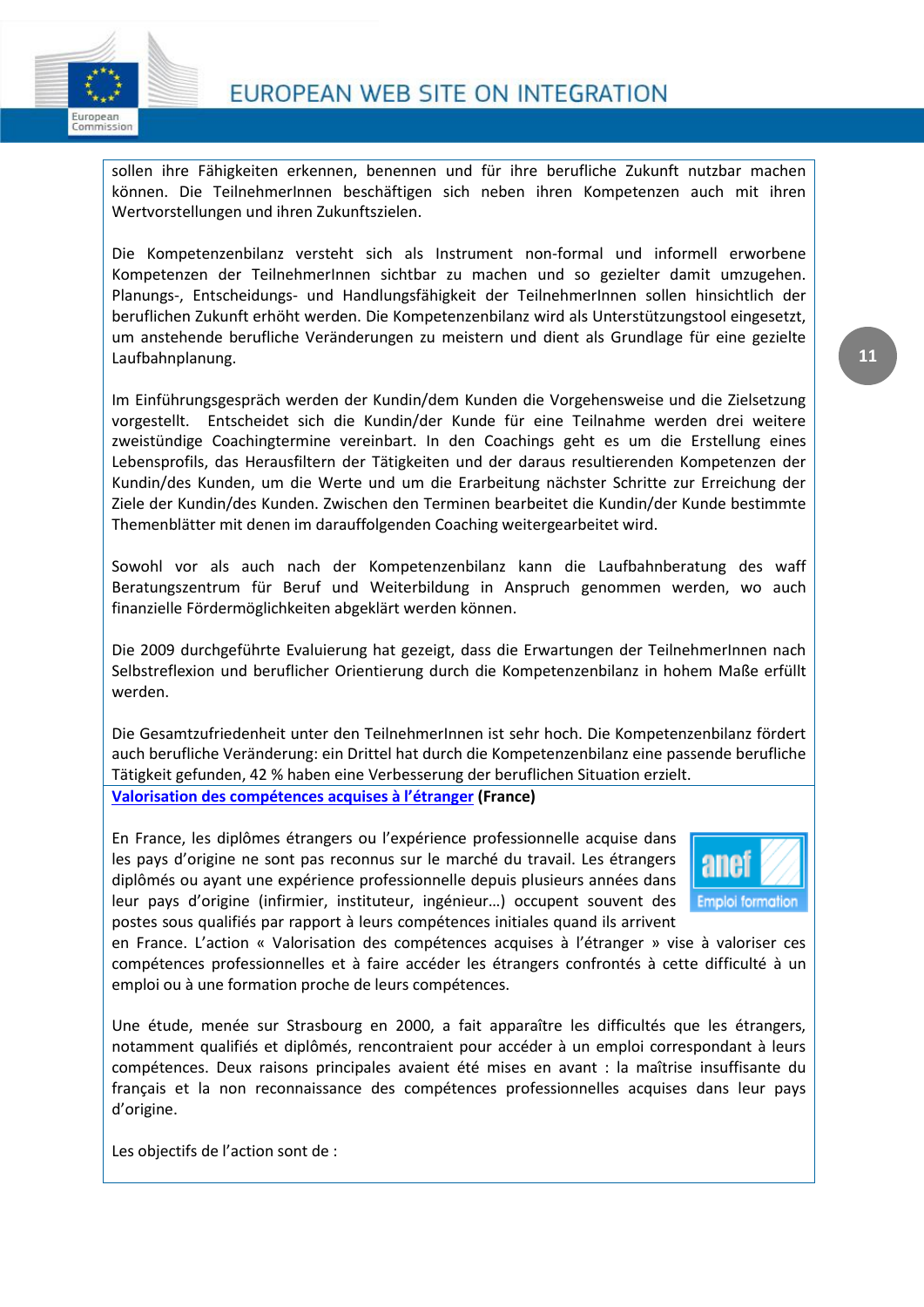

- valoriser voire faire valider les compétences professionnelles acquises à l'étranger
- accéder à un emploi ou à une formation dans un domaine proche des compétences identifiées
- renforcer des compétences générales à visée professionnelle

L'action de formation consiste à proposer une formation en français (en lien avec le projet professionnel) associée à un stage en entreprise permettant de valoriser les compétences professionnelles acquises dans le pays d'origine. L'action se compose d'une formation au sein de l'association et d'une formation en entreprise.

Formation au sein de l'association :

- communication et vocabulaire professionnel
- formalisation des compétences acquises à l'étranger
- évaluation / vérification des acquis de l'expérience

Formation en entreprise :

- découverte des milieux de travail
- vérification et validation du projet professionnel
- évaluation des compétences professionnelles

Chaque session (1 seule par année) concerne 15 personnes. Depuis le début du projet, une soixantaine de personnes ont été concernées par cette action. A l'issue du stage, environ 1/3 des candidats a accès à un emploi ou à une formation dans un domaine proche des compétences identifiées. Mais les effets de cette formation ne sont pas toujours immédiats : l'accès à un emploi ou à une formation est parfois plus tardif mais cette action permet d'enclencher une dynamique.

## **5. Conclusion**

Compared to EU citizens, non-EU migrants suffer more from over-qualification. This is the case in particular for young and women migrants.

The sole EU legislative instrument in this field applies to non-EU migrants only if they have acquired their qualifications and competencies through formal learning in an EU country. The recognition of qualifications and competencies obtained in third countries – whether obtained through formal, informal or non-formal learning – is regulated at national levels. It is unlikely that the recognition of qualifications and competencies acquired in non-EU countries will be regulated at EU level in the near future. European stakeholders are therefore pressing EU institutions to develop alternative mechanisms and to propose guidelines towards converging standards across member states.

In some countries such as Germany and Austria, significant developments are taking place, with a view to countering the horizontal and vertical fragmentation of the different bodies in charge of validating qualifications and competencies and to overcome the information deficit of the recognition process among migrants and employers.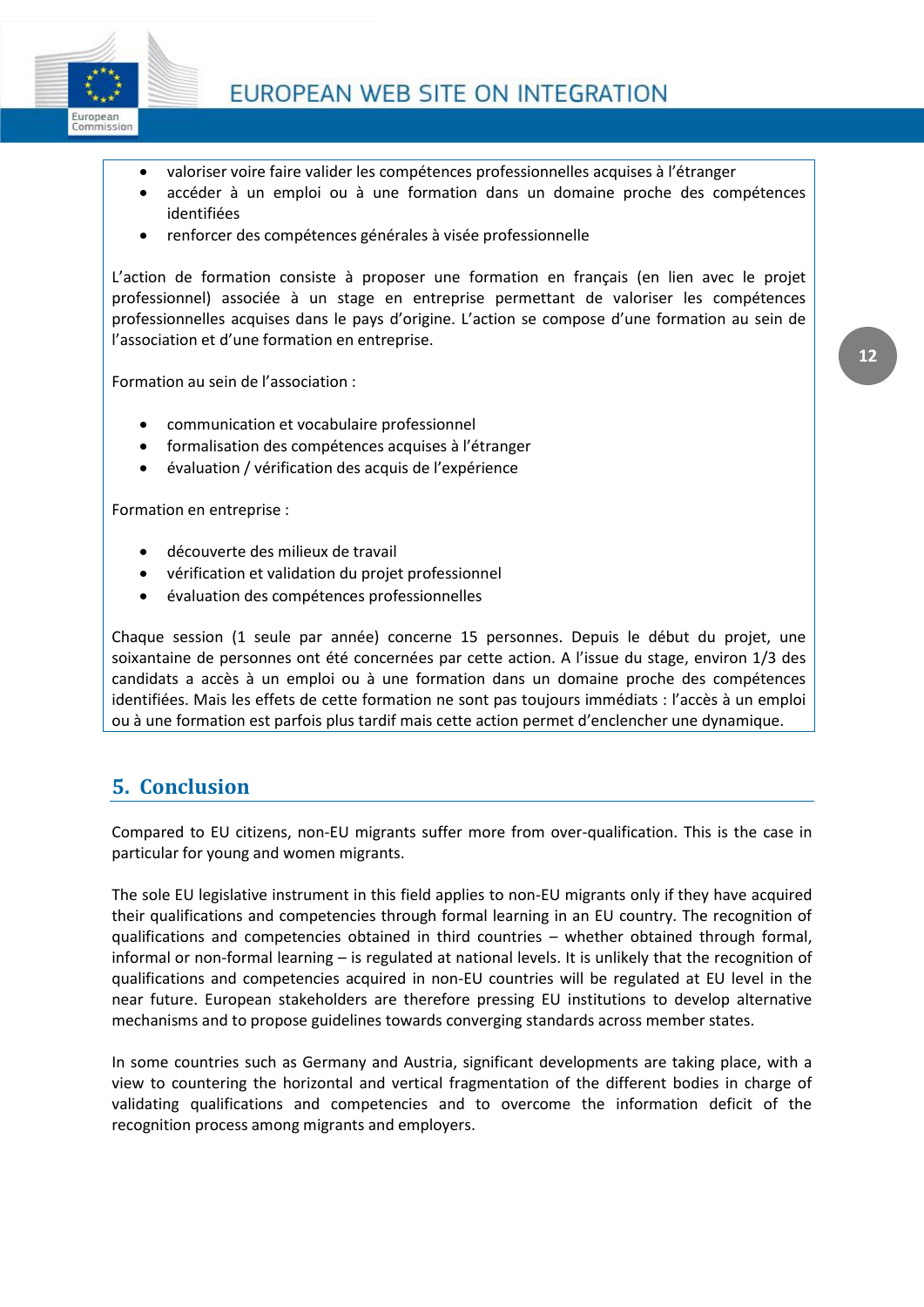

In the meantime, local authorities and civil society organisations run numerous innovative projects to overcome the legislative gaps and the complexity of current administrative arrangements. They centralise information and act as intermediaries, assisting migrants before, during and after the recognition procedures. In cooperation with private sector employers, they develop systems for assessing informal and non-formal skills which help migrants in demonstrating their abilities and achievements.